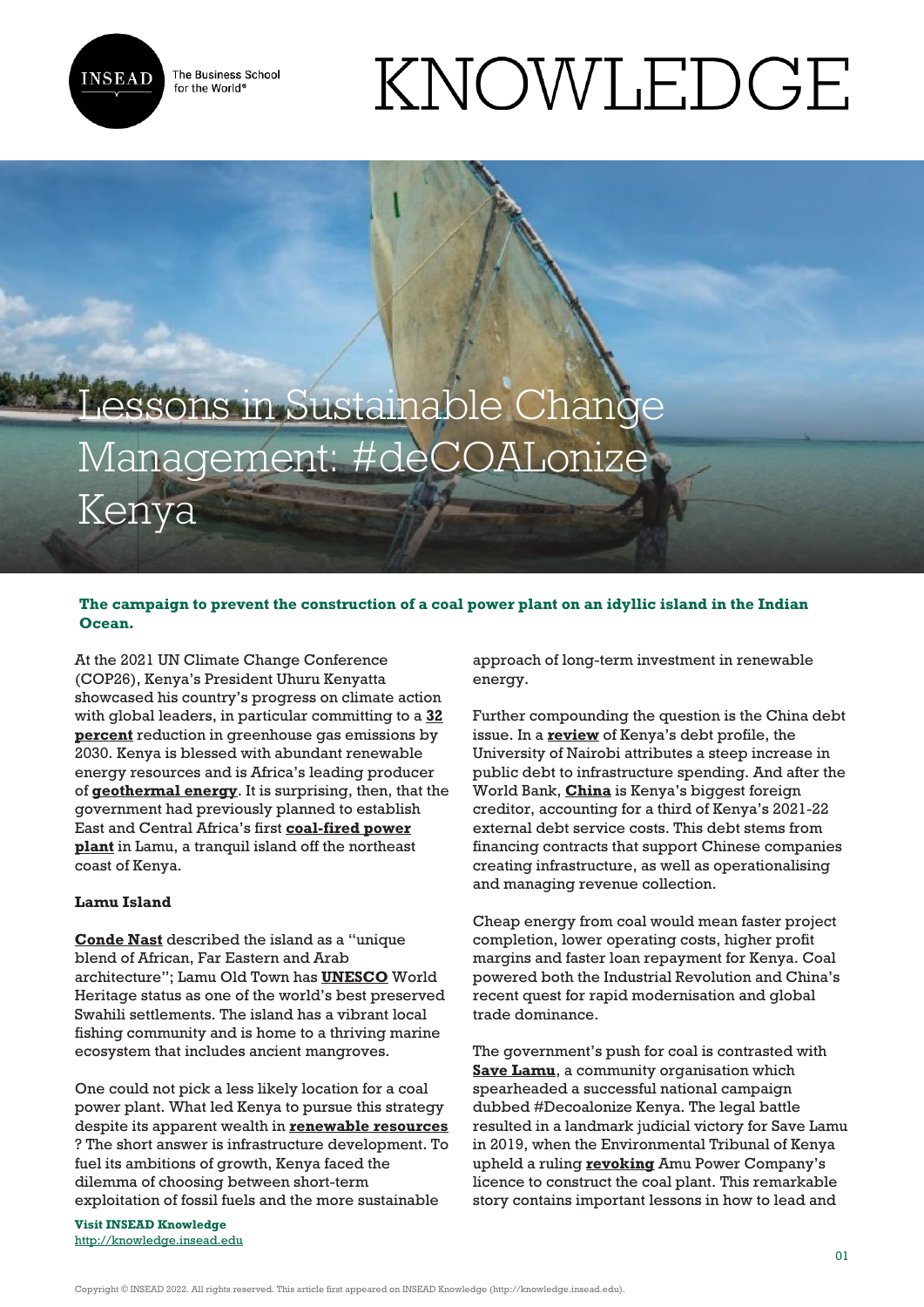manage sustainable change, and overcoming strong exploitative forces. It's a journey of the unconscious, working with partners, engaging strategically and managing resistance by cultivating an emotional connection.

### **Working with the unconscious**

The Unconscious – emotions and thoughts outside of awareness – exerts a powerful influence on **[decision](https://www.nytimes.com/2011/11/27/books/review/thinking-fast-and-slow-by-daniel-kahneman-book-review.html) [making](https://www.nytimes.com/2011/11/27/books/review/thinking-fast-and-slow-by-daniel-kahneman-book-review.html)**. Arguably, underlying Kenya's 2030 ambition is a **[colonial assumption](https://plato.stanford.edu/entries/colonialism/)** about development in the form of exploitation and industrialisation. In fact, Save Lamu clarified this unconscious influence, transforming it into an equally powerful symbol of opposition with the hashtag **[#deCOALonize](https://twitter.com/decoalonize)**. This association with colonialism generated strong public support for the anti-coal campaign. The hashtag was coined in a bid to expand the anti-coal campaign beyond Lamu and capture the hearts and minds of the wider Kenyan population. It proved crucial to the campaign's national and international success.

For a deeper understanding of the campaign, we spoke to **[Omar Elmawi](https://omarelmawi.com/)**, outgoing coordinator of Save Lamu, and founder of the deCOALonize movement. Originally from Lamu and lawyer by profession, he gave his views how the movement can teach sustainable change management.

## **The power of partnership**

When the coal plant was first proposed, the campaign team's knowledge about the impact and benefits of coal was limited. Thus, the first step was to convene experts who clarified the objectives of the campaign to prevent coal mining in Lamu. In partnership with like-minded institutions including Natural Justice and The East African Institute for Constitutional Reform, Save Lamu team members gained expertise that enabled the documentation of key gaps in the environmental impact assessment.

In Omar's view, significant community engagement made this approach sustainable. Like many indigenous populations across the world, Lamu's community has been historically economically marginalised. Due to indigenous communities' proximity to natural resources, the exploitation of natural resources benefits the national economy and other interests' short term while destroying these communities.

As highlighted at COP26, indigenous communities and their ways of life are **[sacrificed](https://www.theguardian.com/environment/2021/nov/16/indigenous-climate-activists-cop26-endangers-native-communities)** when climate change action is postponed. Omar described how the team embraced all those who supported the campaign to join and contribute in any way they chose, including the Beach Management Unit and fisherfolk who were key pillars of the campaign.

**Visit INSEAD Knowledge** <http://knowledge.insead.edu>

#### **The importance of strategic engagement**

From the outset, the team was clear that "this is a campaign and not an organisation". Accordingly, they prioritised: ensuring that they had a strategy, that it was relevant and that it determined their actions. They regularly revisited and revised the campaign strategy, involving the community in identifying priorities. Thus, their strategy directly reflected the needs and concerns of the community, who were effectively the campaign's customers and shareholders.

This is in stark contrast with the state agencies and AMU Power's approach of implementing development on behalf of the community without assessing the community's views. In fact, this lack of consultation became the lynchpin of the court case against the coal plant, as public participation in national development projects is enshrined in Kenya's constitution.

#### **An emotional connection**

Resistance to change is inevitable. What makes the difference for sustainable change is engagement with the resistance. The government sought to terminate or even deny resistance, engaging only with individuals and organisations supporting the coal plant and ignoring critics. AMU Power argued that the Save Lamu campaign should not be recognised as legitimate.

The Save Lamu team faced the daunting task of persuading local landowners not to sell their land to the coal consortium. The team understood that ignoring or striving to quiet the voice of resistance does not dispel it but can in fact make it louder. Instead, they sought to directly engage with the coal plant supporters. They leveraged their network of partners to send the community leaders to India and South Africa to see the effects of so-called clean coal plants there.

These field trips meaningfully shifted the views of local leadership and businesses. The social media campaign also leveraged video and testimonial evidence from the trips.

### **Insights from Save Lamu for Leading Sustainable Change**

**1.** Reflect on the unconscious emotions and assumptions driving your change programme. If they are colonial in nature – short-term, exploitative and focused on the needs of one faction – this is not sustainable change. Eventually it will falter or fail.

**2.** Sustainable change is inclusive, collaborative and strengthens partnerships across communities, the organisation, industries and national borders.